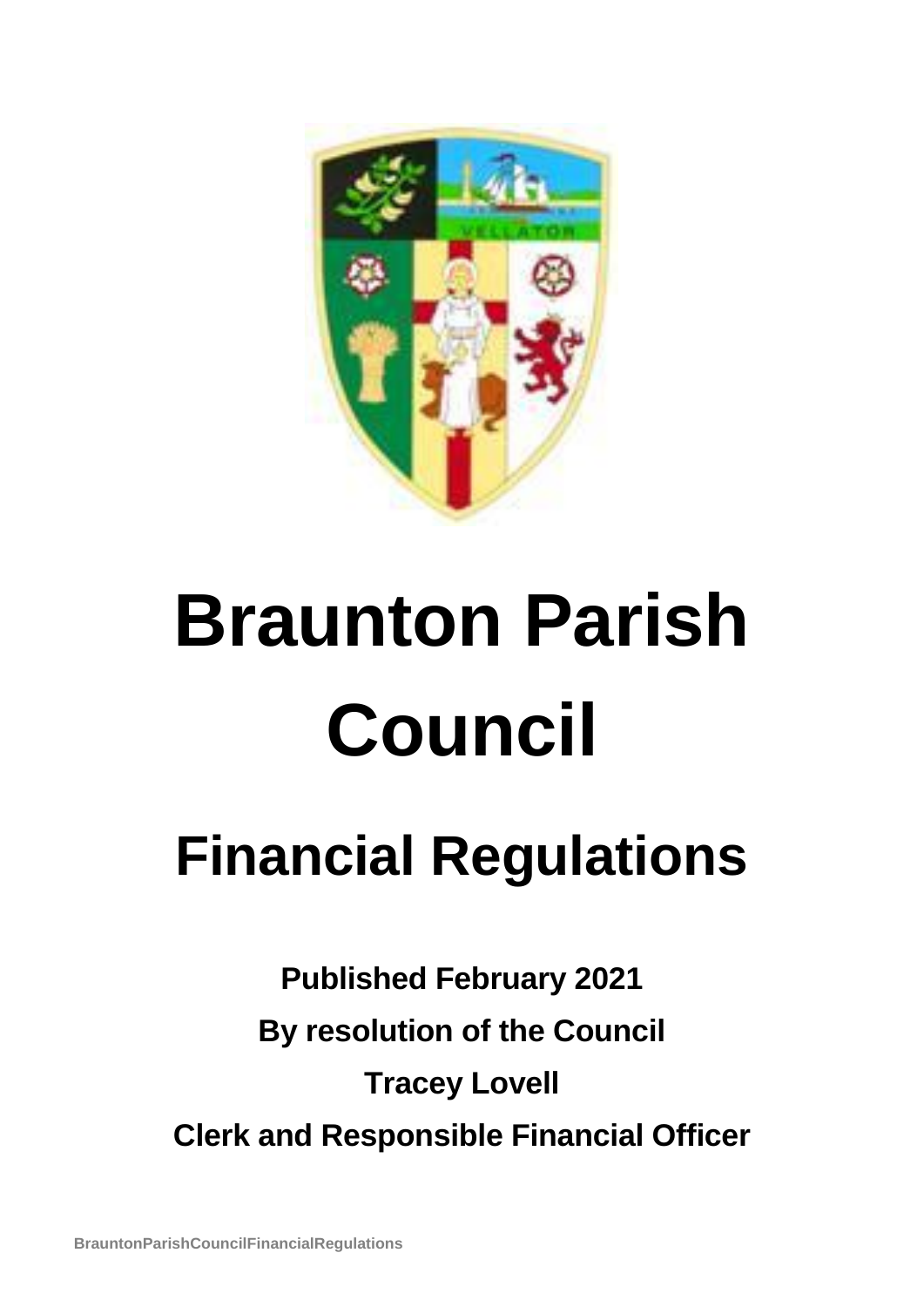# **Record of Changes**

Holders of these Orders are requested to record below the entry of authorised changes as soon as such are issued by the Responsible Financial Officer in pursuance of Council resolution.

| Order No. | <b>Signature of Person</b><br><b>Posting the Change</b> | <b>Date</b> |
|-----------|---------------------------------------------------------|-------------|
|           |                                                         |             |
|           |                                                         |             |
|           |                                                         |             |
|           |                                                         |             |
|           |                                                         |             |
|           |                                                         |             |
|           |                                                         |             |
|           |                                                         |             |
|           |                                                         |             |
|           |                                                         |             |
|           |                                                         |             |
|           |                                                         |             |
|           |                                                         |             |
|           |                                                         |             |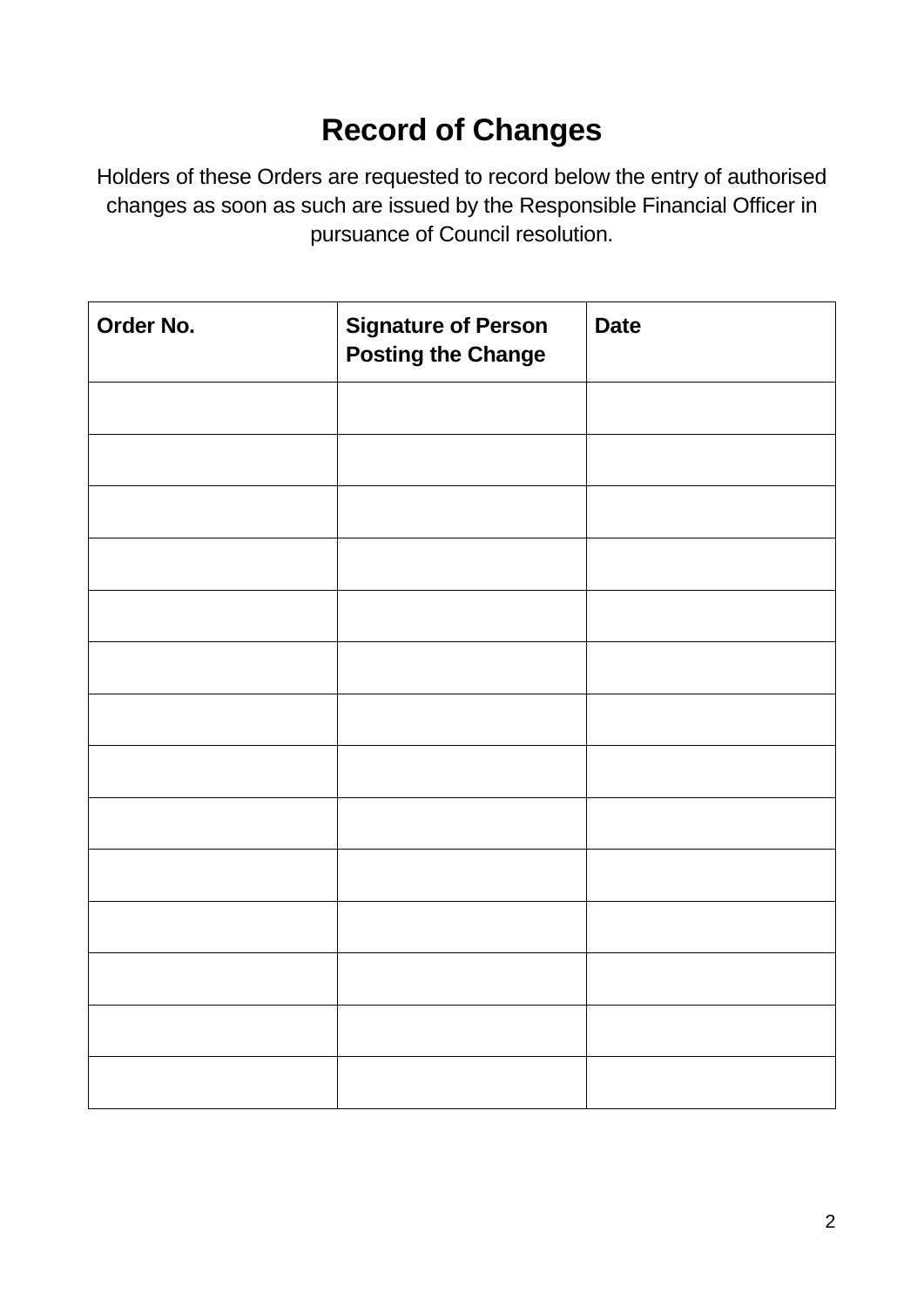

## **BRAUNTON PARISH COUNCIL**

### **FINANCIAL REGULATIONS**

#### **INDEX**

| $\mathbf{1}$ . |                                                                      |  |
|----------------|----------------------------------------------------------------------|--|
| 2.             |                                                                      |  |
| 3.             |                                                                      |  |
| 4.             |                                                                      |  |
| 5.             | BANKING ARRANGEMENTS AND AUTHORISATION OF PAYMENTS 10                |  |
| 6.             |                                                                      |  |
| 7.             |                                                                      |  |
| 8.             |                                                                      |  |
| 9.             |                                                                      |  |
| 10.            |                                                                      |  |
| 11.            |                                                                      |  |
| 12.            | PAYMENTS UNDER CONTRACTS FOR BUILDING OR OTHER CONSTRUCTION WORKS 18 |  |
| 13.            |                                                                      |  |
| 14.            |                                                                      |  |
| 15.            |                                                                      |  |
| 16.            |                                                                      |  |
| 17.            |                                                                      |  |
| 18.            |                                                                      |  |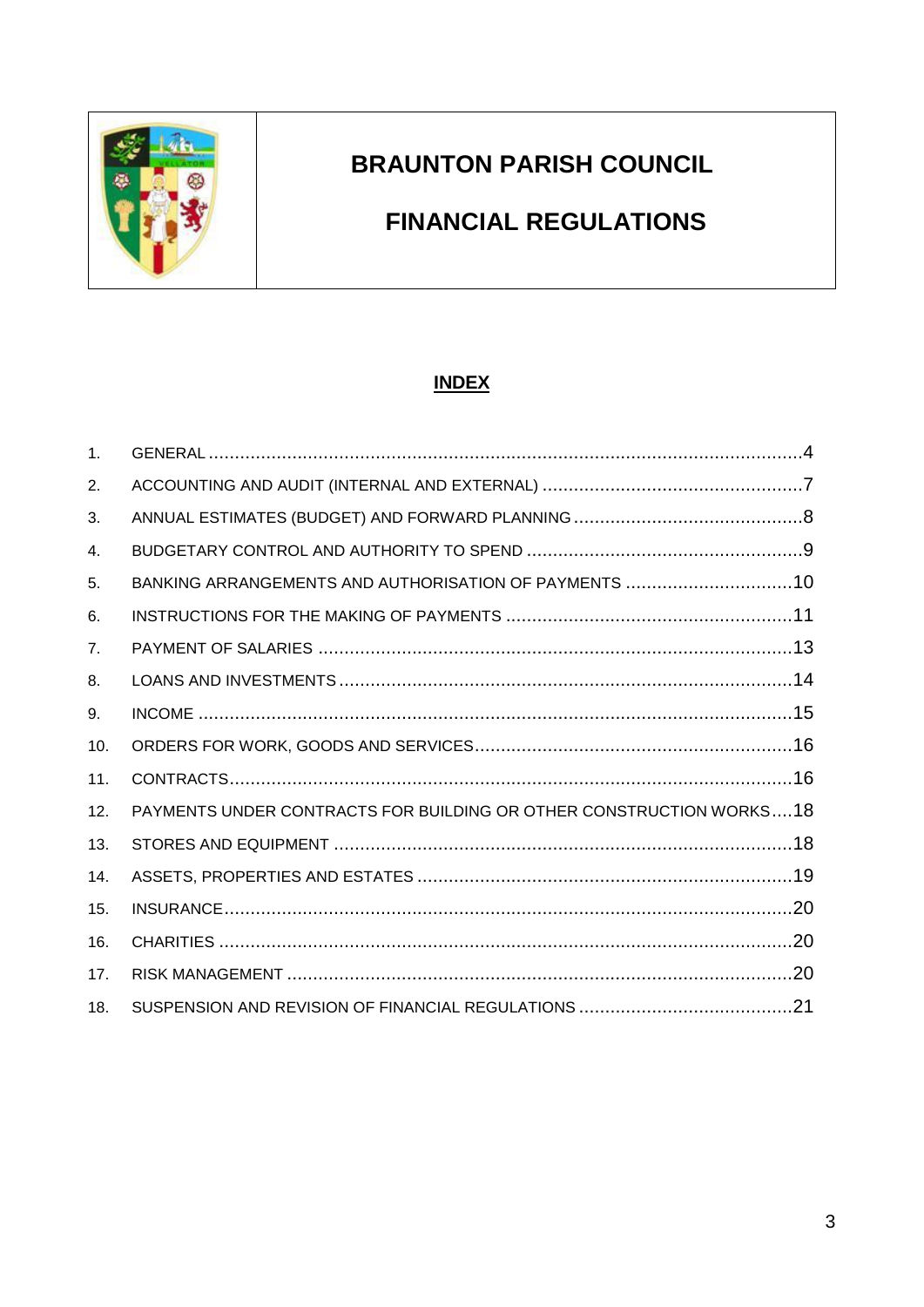These Financial Regulations were recommended at the Finance and Administration Committee meeting held on 25 February 2021 (Min Ref: FA49/FA/2020/21) and formally ratified and adopted by the Council at its meeting held on 8 March 2021 (Min Ref:249/2020/21(c)).

#### <span id="page-3-0"></span>**1. GENERAL**

1

- 1.1. These financial regulations govern the conduct of financial management by the council and may only be amended or varied by resolution of the council. Financial regulations are one of the council's three governing policy documents providing procedural guidance for members and officers. Financial regulations must be observed in conjunction with the council's standing orders<sup>1</sup> and any individual financial regulations relating to contracts.
- 1.2. The council is responsible in law for ensuring that its financial management is adequate and effective and that the council has a sound system of internal control which facilitates the effective exercise of the council's functions, including arrangements for the management of risk.
- 1.3. The council's accounting control systems must include measures:
	- for the timely production of accounts;
	- that provide for the safe and efficient safeguarding of public money;
	- to prevent and detect inaccuracy and fraud; and
	- identifying the duties of officers.
- 1.4. These financial regulations demonstrate how the council meets these responsibilities and requirements.
- 1.5. At least once a year, prior to approving the Annual Governance Statement, the council must review the effectiveness of its system of internal control which shall be in accordance with proper practices.
- 1.6. Deliberate or wilful breach of these Regulations by an employee may give rise to disciplinary proceedings.
- 1.7. Members of Council are expected to follow the instructions within these Regulations and not to entice employees to breach them. Failure to follow instructions within these Regulations brings the office of councillor into disrepute.

<sup>1</sup> Model standing orders for councils are available in Local Councils Explained © 2013 National Association of Local Councils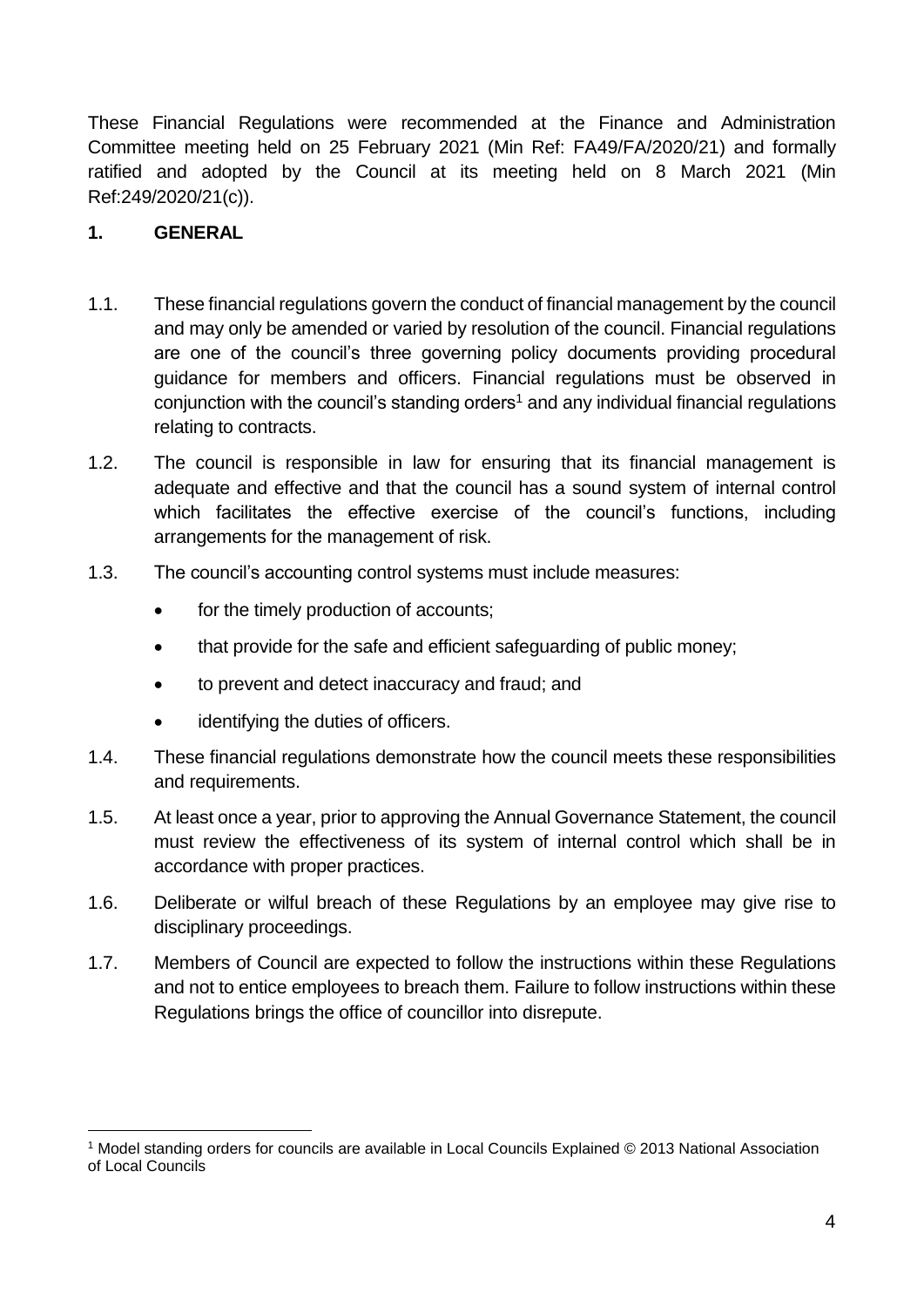- 1.8. The Responsible Financial Officer (RFO) is the Clerk under the policy direction of the Council shall be responsible for the proper administration of the Council's financial affairs.
- 1.9. The RFO;
	- acts under the policy direction of the council;
	- administers the council's financial affairs in accordance with all Acts, Regulations and proper practices;
	- determines on behalf of the council its accounting records and accounting control systems;
	- ensures the accounting control systems are observed;
	- maintains the accounting records of the council up to date in accordance with proper practices;
	- assists the council to secure economy, efficiency and effectiveness in the use of its resources; and
	- produces financial management information as required by the council.
- 1.10. The accounting records determined by the RFO shall be sufficient to show and explain the council's transactions and to enable the RFO to ensure that any income and expenditure account and statement of balances, or record of receipts and payments and additional information, as the case may be, or management information prepared for the council from time to time comply with the Accounts and Audit Regulations.
- 1.11. The accounting records determined by the RFO shall in particular contain:
	- entries from day to day of all sums of money received and expended by the council and the matters to which the income and expenditure or receipts and payments account relate;
	- a record of the assets and liabilities of the council; and
	- wherever relevant, a record of the council's income and expenditure in relation to claims made, or to be made, for any contribution, grant or subsidy.
- 1.12. The accounting control systems determined by the RFO shall include:
	- procedures to ensure that the financial transactions of the council are recorded as soon as reasonably practicable and as accurately and reasonably as possible;
	- procedures to enable the prevention and detection of inaccuracies and fraud and the ability to reconstruct any lost records;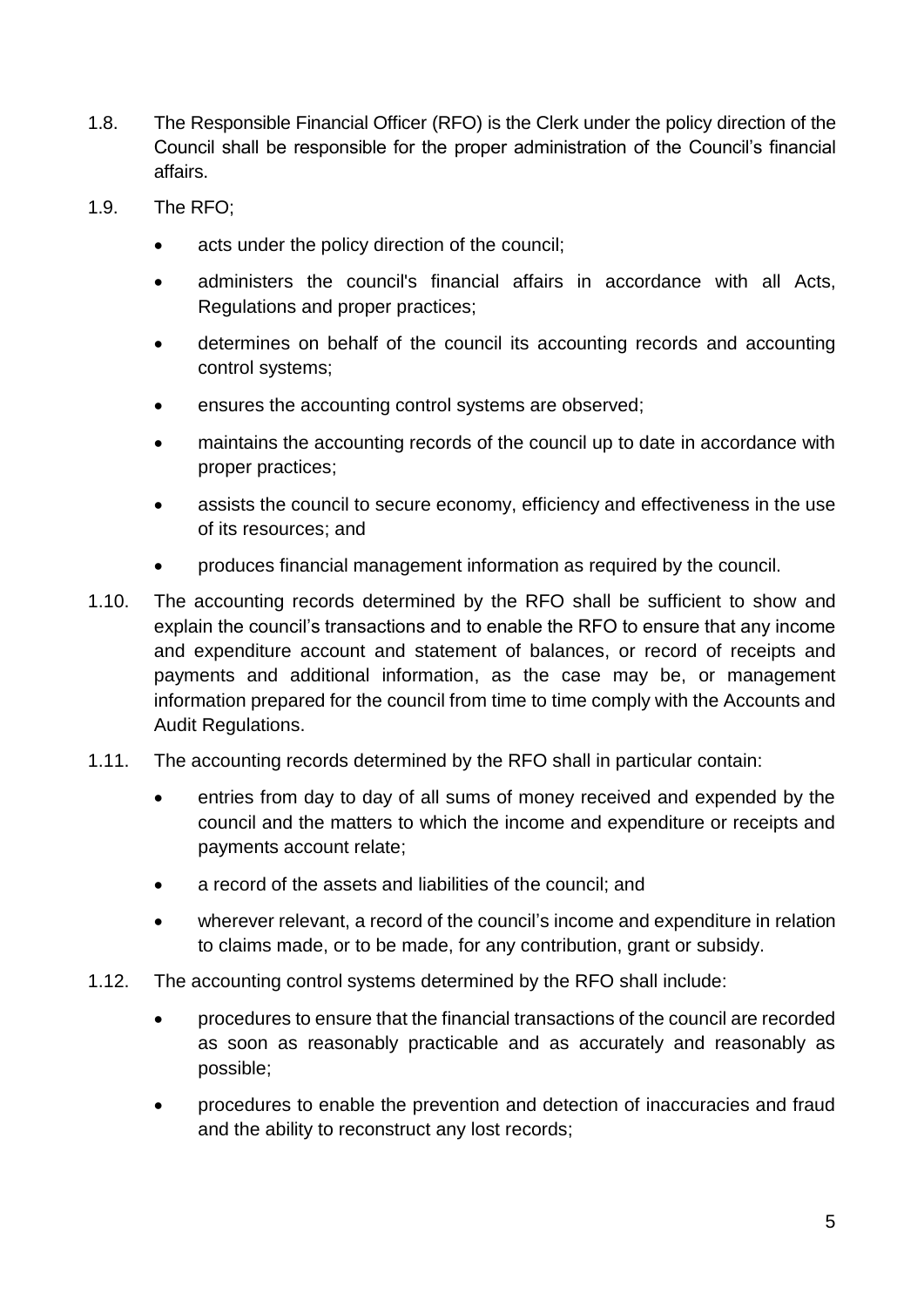- identification of the duties of officers dealing with financial transactions and division of responsibilities of those officers in relation to significant transactions;
- procedures to ensure that uncollectable amounts, including any bad debts are not submitted to the council for approval to be written off except with the approval of the RFO and that the approvals are shown in the accounting records; and
- measures to ensure that risk is properly managed.
- 1.13. The council is not empowered by these Regulations or otherwise to delegate certain specified decisions. In particular any decision regarding:
	- setting the final budget or the precept (council tax requirement):
	- approving accounting statements;
	- approving an annual governance statement;
	- borrowing;
	- writing off bad debts;
	- declaring eligibility for the General Power of Competence; and
	- addressing recommendations in any report from the internal or external auditors,

shall be a matter for the full council only.

- 1.14. In addition the council must:
	- determine and keep under regular review the bank mandate for all council bank accounts;
	- approve any grant or a single commitment in excess of [£5,000]; and
	- in respect of the annual salary for any employee have regard to recommendations about annual salaries of employees made by the relevant committee in accordance with its terms of reference.
- 1.15. In these financial regulations, references to the Accounts and Audit Regulations or 'the regulations' shall mean the regulations issued under the provisions of section 27 of the Audit Commission Act 1998, or any superseding legislation, and then in force unless otherwise specified.

<span id="page-5-0"></span>In these financial regulations the term 'proper practice' or 'proper practices' shall refer to guidance issued in *Governance and Accountability for Local Councils - a Practitioners' Guide (England)* issued by the Joint Practitioners Advisory Group (JPAG), available from the websites of NALC and the Society for Local Council Clerks (SLCC).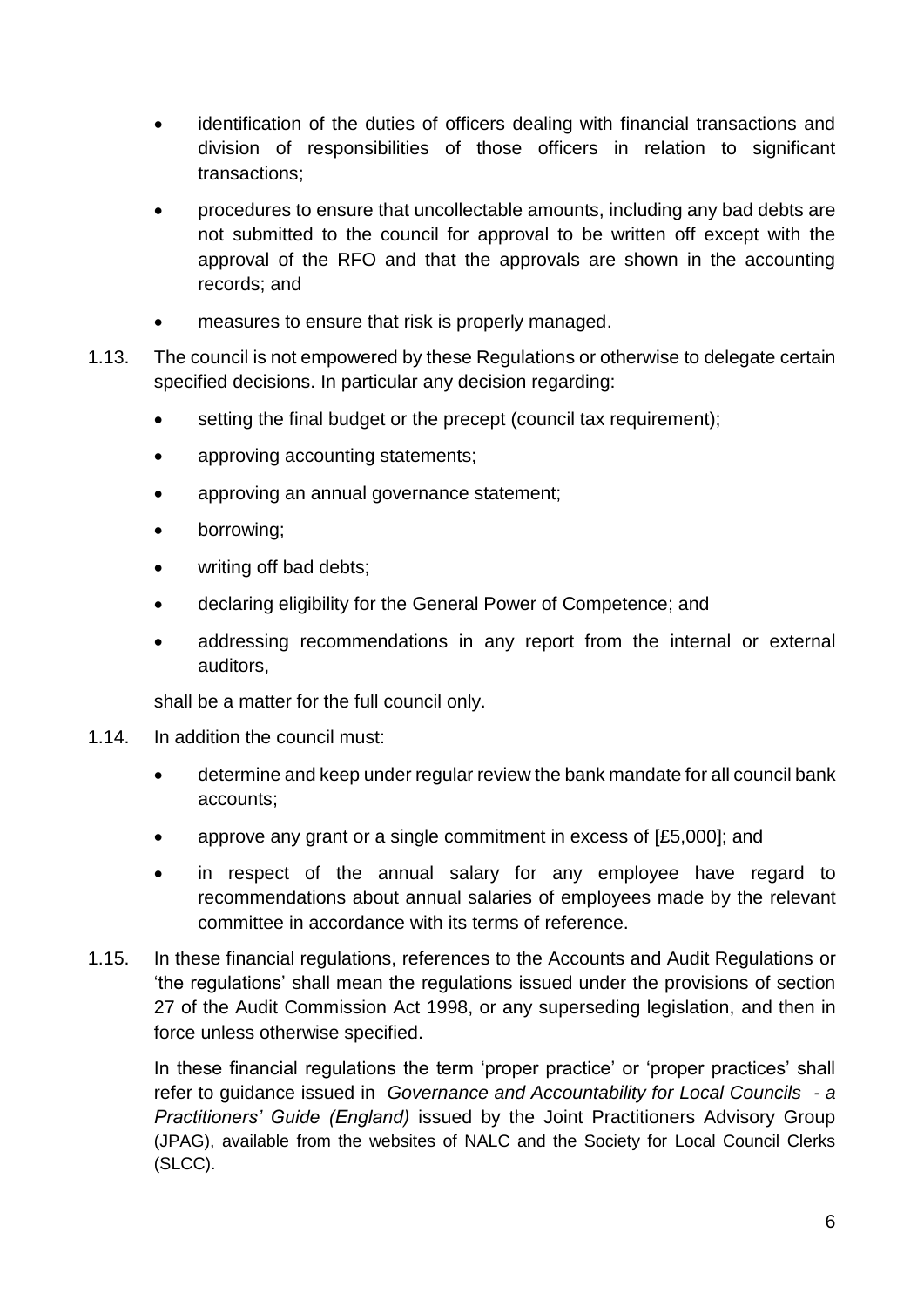#### **2. ACCOUNTING AND AUDIT (INTERNAL AND EXTERNAL)**

- 2.1. All accounting procedures and financial records of the council shall be determined by the RFO in accordance with the Accounts and Audit Regulations, appropriate guidance and proper practices.
- 2.2. On a regular basis, at least once in each quarter, and at each financial year end, n the Finance and Administration Committee shall be appointed to verify bank reconciliations for all accounts produced by the RFO. The Chair of the Finance and Administration Committee shall sign the reconciliations and the original bank statements as evidence of verification. This activity shall on conclusion be reported, including any exceptions, to and noted by the Finance and Administration Committee..
- 2.3. The RFO shall complete the annual statement of accounts, annual report, and any related documents of the council contained in the Annual Return as soon as practicable after the end of the financial year and having certified the accounts shall submit them and report thereon to the council within the timescales set by the Accounts and Audit Regulations.
- 2.4. The council shall ensure that there is an adequate and effective system of internal audit of its accounting records, and of its system of internal control in accordance with proper practices. Any officer or member of the council shall make available such documents and records as appear to the council to be necessary for the purpose of the audit and shall, as directed by the council, supply the RFO, internal auditor, or external auditor with such information and explanation as the council considers necessary for that purpose.
- 2.5. The internal auditor shall be appointed by and shall carry out the work in relation to internal controls required by the council in accordance with proper practices.
- 2.6. The internal auditor shall:
	- be competent and independent of the financial operations of the council;
	- report to council in writing, or in person, on a regular basis with a minimum of one annual written report during each financial year;
	- to demonstrate competence, objectivity and independence, be free from any actual or perceived conflicts of interest, including those arising from family relationships; and
	- have no involvement in the financial decision making, management or control of the council.
- 2.7. Internal or external auditors may not under any circumstances:
	- perform any operational duties for the council;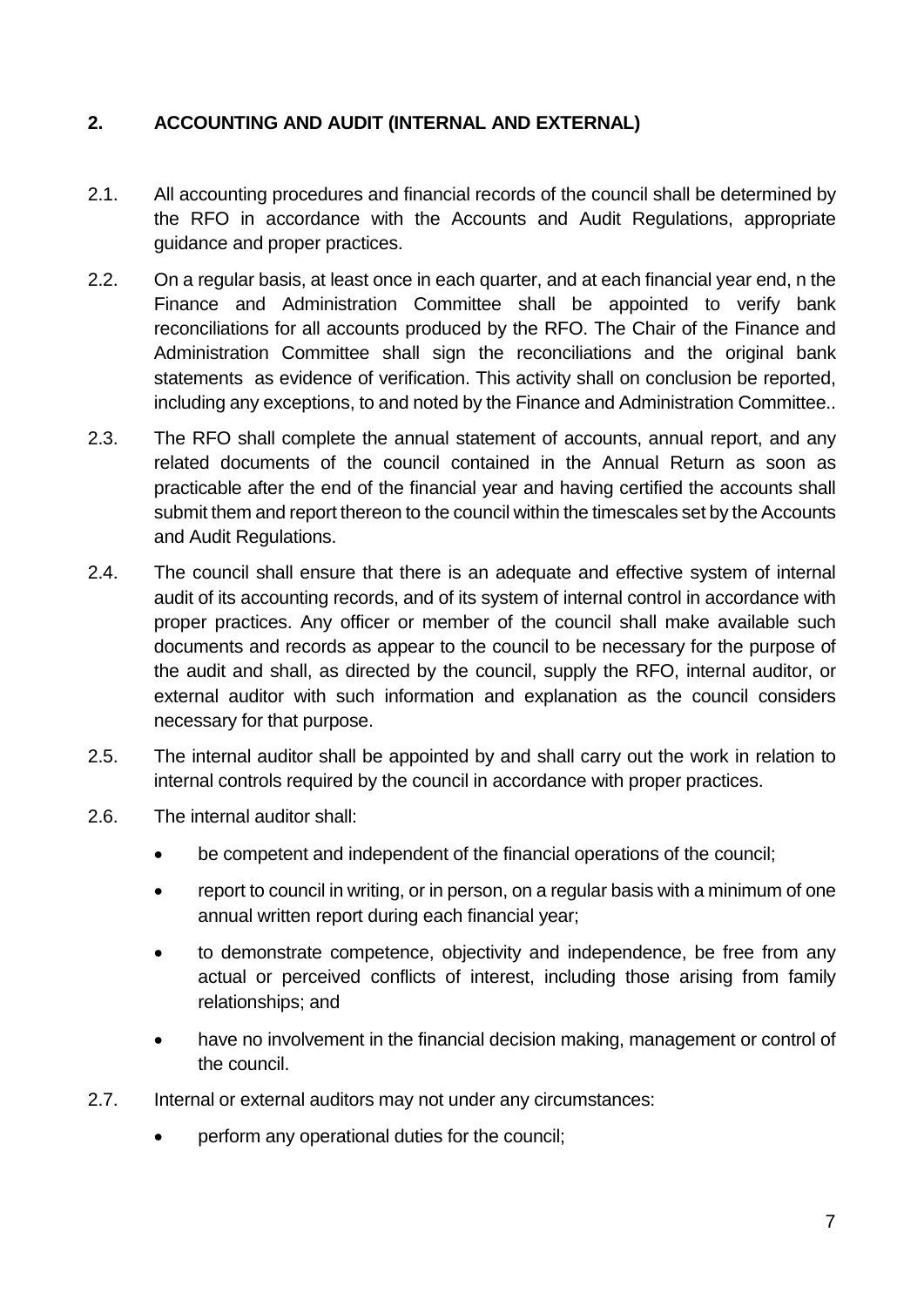- initiate or approve accounting transactions; or
- direct the activities of any council employee, except to the extent that such employees have been appropriately assigned to assist the internal auditor.
- 2.8. For the avoidance of doubt, in relation to internal audit the terms 'independent' and 'independence' shall have the same meaning as is described in proper practices.
- 2.9. The RFO shall make arrangements for the exercise of electors' rights in relation to the accounts including the opportunity to inspect the accounts, books, and vouchers and display or publish any notices and statements of account required by Audit Commission Act 1998, or any superseding legislation, and the Accounts and Audit Regulations.
- 2.10. The RFO shall, without undue delay, bring to the attention of all councillors any correspondence or report from internal or external auditors.

#### <span id="page-7-0"></span>**3. ANNUAL ESTIMATES,BUDGET AND FORWARD PLANNING**

- 3.1. Each committee shall review its forecast of revenue and capital receipts and payments. Having regard to the forecast, it shall thereafter formulate and submit proposals for the following financial year to the council not later than the end of October each year including any proposals for revising the forecast.
- 3.2. The RFO must each year, by no later than September, prepare detailed estimates of all receipts and payments including the use of reserves and all sources of funding for the following financial year in the form of a budget to be considered by the relevant committees and the council.
- 3.3. The council shall consider annual budget proposals in relation to the council's forecast of revenue and capital receipts and payments including recommendations for the use of reserves and sources of funding and update the forecast accordingly.
- 3.4. The council shall fix the precept, and relevant basic amount of council tax to be levied for the ensuing financial year not later than by the end of January each year. The RFO shall issue the precept to the billing authority and shall supply each member with a copy of the approved annual budget.
- <span id="page-7-1"></span>3.5. The approved annual budget shall form the basis of financial control for the ensuing year.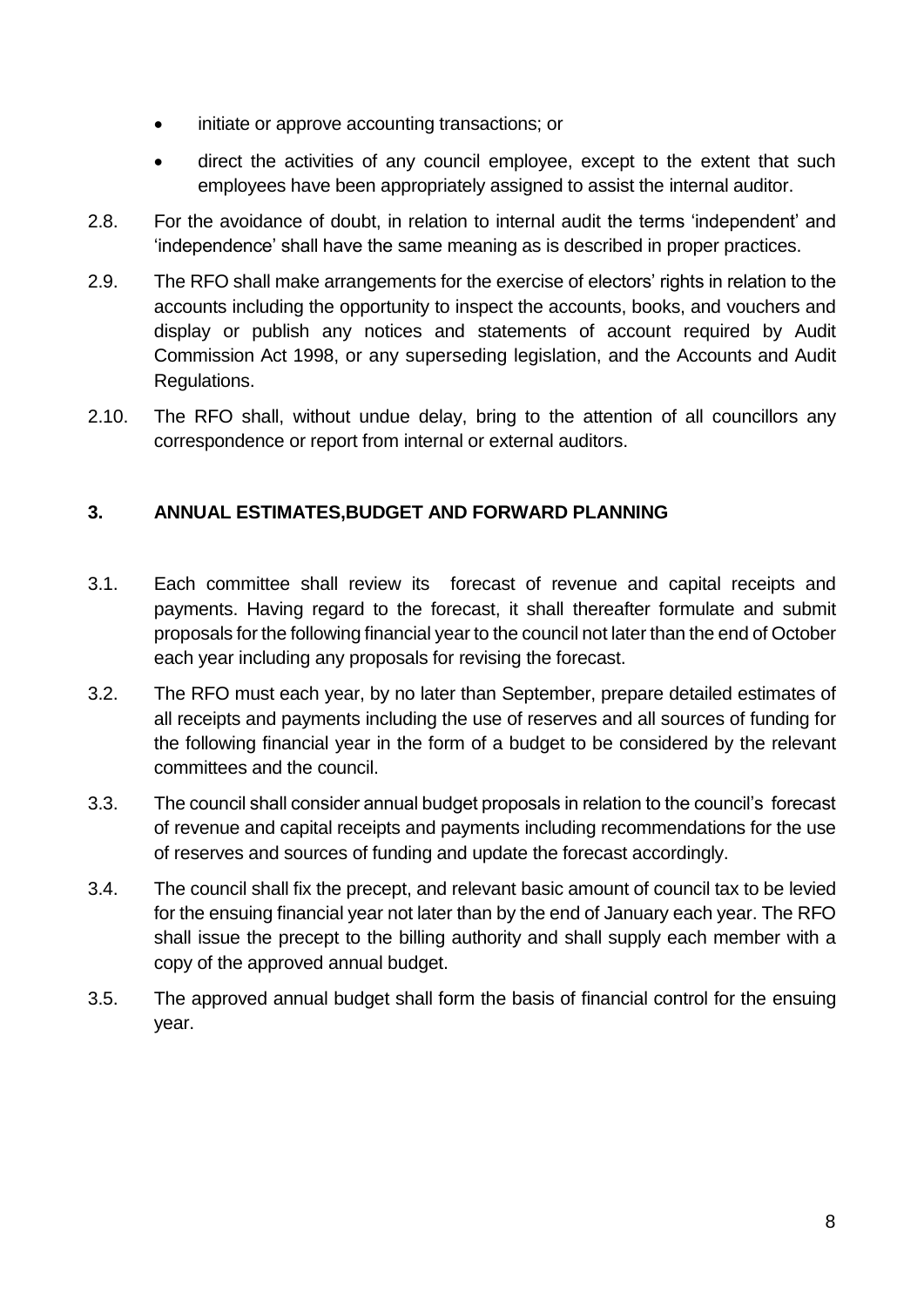#### **4. BUDGETARY CONTROL AND AUTHORITY TO SPEND**

- 4.1. Expenditure on revenue items may be authorised up to the amounts included for that class of expenditure in the approved budget. This authority is to be determined by:
	- the council for all items over [£5,000];
	- a duly delegated committee of the council for items over [£500]; or
	- the Clerk, in conjunction with Chairman of Council or Chairman of the appropriate committee, for any items below [£500].

Such authority is to be evidenced by a minute or by an authorisation slip duly signed by the Clerk, and where necessary also by the appropriate Chairman.

Contracts may not be disaggregated to avoid controls imposed by these regulations.

- 4.2. No expenditure may be authorised that will exceed the amount provided in the revenue budget for that class of expenditure other than by resolution of the council, or duly delegated committee. During the budget year and with the approval of council having considered fully the implications for public services, unspent and available amounts may be moved to other budget headings or to an earmarked reserve as appropriate.
- 4.3. Unspent provisions in the revenue or capital budgets for completed projects shall not be carried forward to a subsequent year.
- 4.4. The salary budgets are to be reviewed at least annually in October for the following financial year and such review shall be evidenced by a hard copy schedule signed by the Clerk and the Chairman of Council or relevant committee. The RFO will inform committees of any changes impacting on their budget requirement for the coming year in good time.
- 4.5. In cases of extreme risk to the delivery of council services, the clerk may authorise revenue expenditure on behalf of the council which in the clerk's judgement it is necessary to carry out. Such expenditure includes repair, replacement or other work, whether or not there is any budgetary provision for the expenditure, subject to a limit of £500. The Clerk shall report such action to the chairman as soon as possible and to the council as soon as practicable thereafter.
- 4.6. No expenditure shall be authorised in relation to any capital project and no contract entered into or tender accepted involving capital expenditure unless the council is satisfied that the necessary funds are available and the requisite borrowing approval has been obtained.
- 4.7. All capital works shall be administered in accordance with the council's standing orders and financial regulations relating to contracts.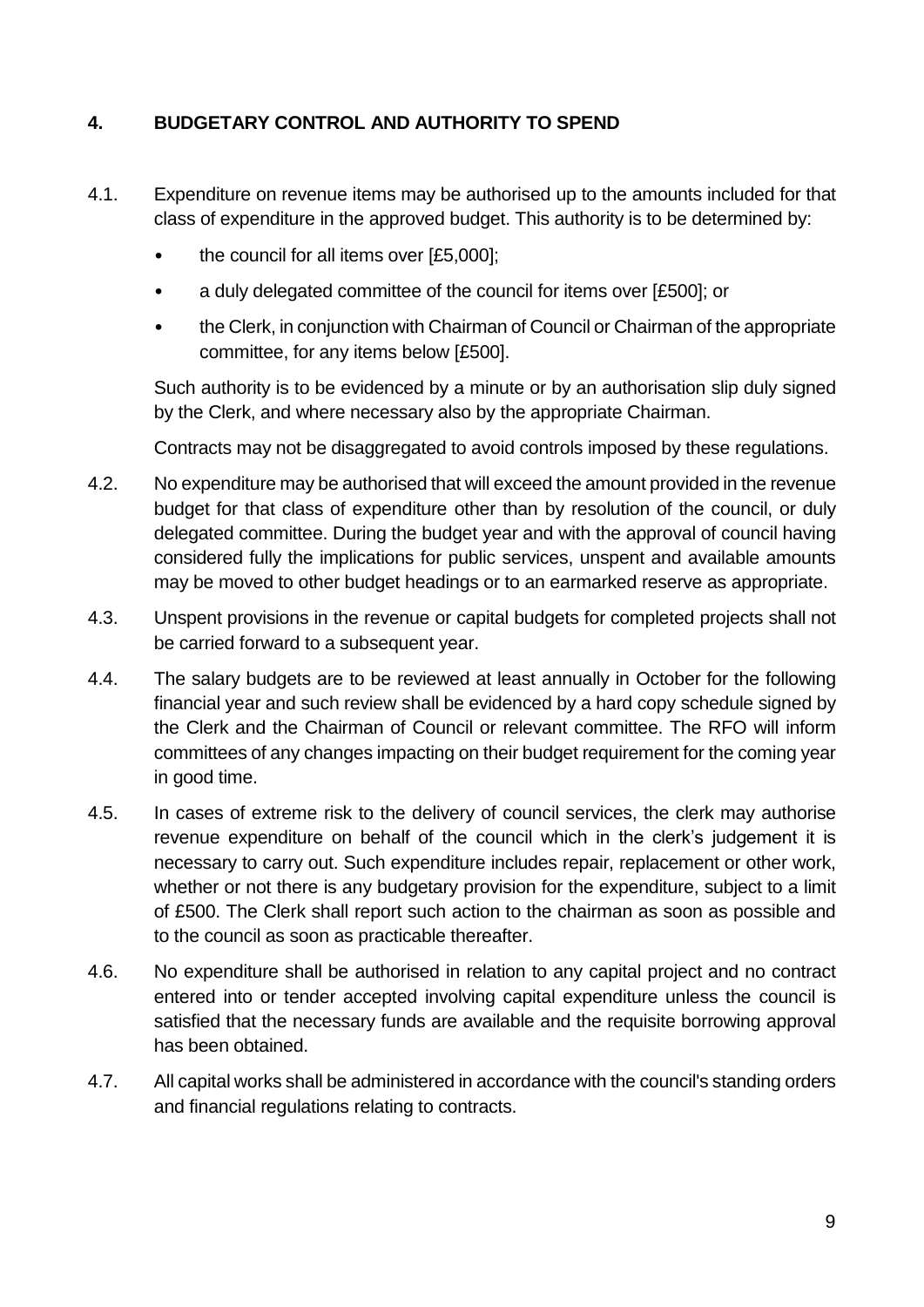4.8. Changes in earmarked reserves shall be approved by council as part of the budgetary control process.

#### <span id="page-9-0"></span>**5. BANKING ARRANGEMENTS AND AUTHORISATION OF PAYMENTS**

- 5.1. The council's banking arrangements, including the bank mandate, shall be made by the RFO and approved by the council; banking arrangements may not be delegated to a committee. They shall be regularly reviewed for safety and efficiency. The RFO shall prepare a schedule of payments requiring authorisation, forming part of the Agenda for the Meeting and, together with the relevant invoices, present the schedule to council. The council shall review the schedule for compliance and, having satisfied itself shall authorise payment by a resolution of the council . The approved schedule shall be ruled off and initialled by the Chairman of the Meeting. A detailed list of all payments shall be disclosed within or as an attachment to the minutes of the meeting at which payment was authorised. Personal payments including salaries, wages, expenses and any payment made in relation to the termination of a contract of employment may be summarised to remove public access to any personal information.
- 5.2. All invoices for payment shall be examined, verified and certified by the RFO to confirm that the work, goods or services to which each invoice relates has been received, carried out, examined and represents expenditure previously approved by the council.
- 5.3. The RFO shall examine invoices for arithmetical accuracy and analyse them to the appropriate expenditure heading. The RFO shall take all steps to pay all invoices submitted, and which are in order, at the next available council meeting.
- 5.4. The RFO shall have delegated authority to authorise the payment of items only in the following circumstances:
	- a) If a payment is necessary to avoid a charge to interest under the Late Payment of Commercial Debts (Interest) Act 1998, and the due date for payment is before the next scheduled Meeting of council, where the RFO certify that there is no dispute or other reason to delay payment, provided that a list of such payments shall be submitted to the next appropriate meeting of council;
	- b) An expenditure item authorised under 5.5 below (continuing contracts and obligations) provided that a list of such payments shall be submitted to the next appropriate meeting of council ; or
	- c) fund transfers within the councils banking arrangements up to the sum of £10,000, provided that a list of such payments shall be submitted to the next appropriate meeting of thefinance and administration committee.
- 5.5. For each financial year the RFO shall draw up a list of due payments which arise on a regular basis as the result of a continuing contract, statutory duty, or obligation such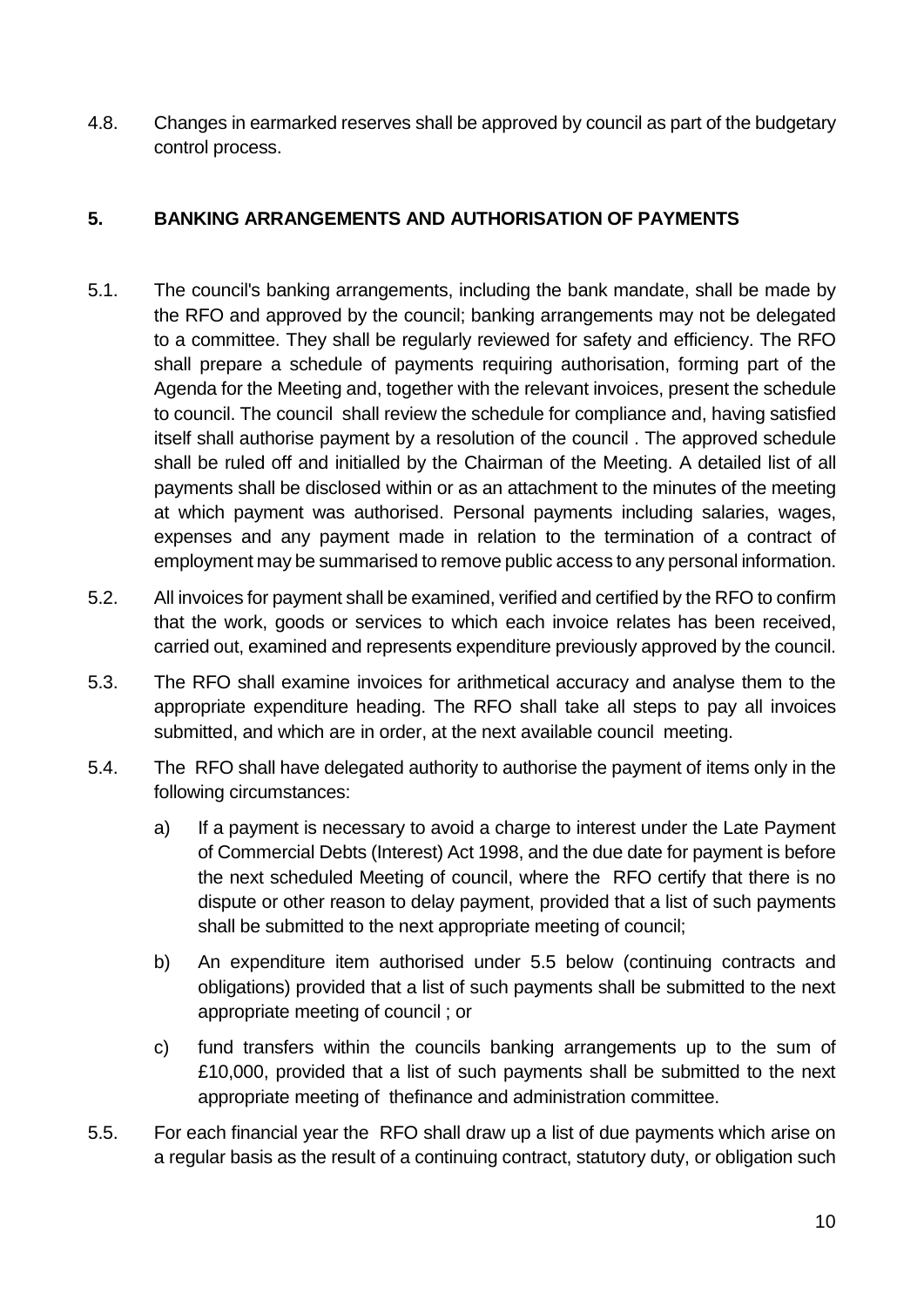as Salaries, PAYE and NI, Superannuation Fund and regular maintenance contracts and the like for which council ] may authorise payment for the year provided that the requirements of regulation 4.1 (Budgetary Controls) are adhered to, provided also that a list of such payments shall be submitted to the next appropriate meeting of council.

- 5.6. A record of regular payments made under 5.5 above shall be drawn up and be signed by the Chair and RFO on each and every occasion when payment is authorised - thus controlling the risk of duplicated payments being authorised and / or made.
- 5.7. In respect of grants a duly authorised committee shall approve expenditure within any limits set by council and in accordance with any policy statement approved by council. Any Revenue or Capital Grant in excess of £5,000 shall before payment, be subject to ratification by resolution of the council.
- 5.8. Members are subject to the Code of Conduct that has been adopted by the council and shall comply with the Code and Standing Orders when a decision to authorise or instruct payment is made in respect of a matter in which they have a disclosable pecuniary or other interest, unless a dispensation has been granted.
- 5.9. The council will aim to rotate the duties of members in these Regulations so that onerous duties are shared out as evenly as possible over time.
- 5.10. Any changes in the recorded details of suppliers, such as bank account records, shall be approved in writing by a Member.

#### <span id="page-10-0"></span>**6. INSTRUCTIONS FOR THE MAKING OF PAYMENTS**

- 6.1. The council will make safe and efficient arrangements for the making of its payments.
- 6.2. Following authorisation under Financial Regulation 5 above, the council, a duly delegated committee or, if so delegated, the RFO shall give instruction that a payment shall be made.
- 6.3. All payments shall be effected by cheque or other instructions to the council's bankers, or otherwise, in accordance with a resolution of council.
- 6.4. Cheques or orders for payment drawn on the bank account in accordance with the schedule as presented to council or committee shall be signed by two members of council and countersigned by the Clerk in accordance with a resolution instructing that payment. A member who is a bank signatory, having a connection by virtue of family or business relationships with the beneficiary of a payment, should not, under normal circumstances, be a signatory to the payment in question.
- 6.5. To indicate agreement of the details shown on the cheque or order for payment with the counterfoil and the invoice or similar documentation, the signatories shall each also initial the cheque counterfoil.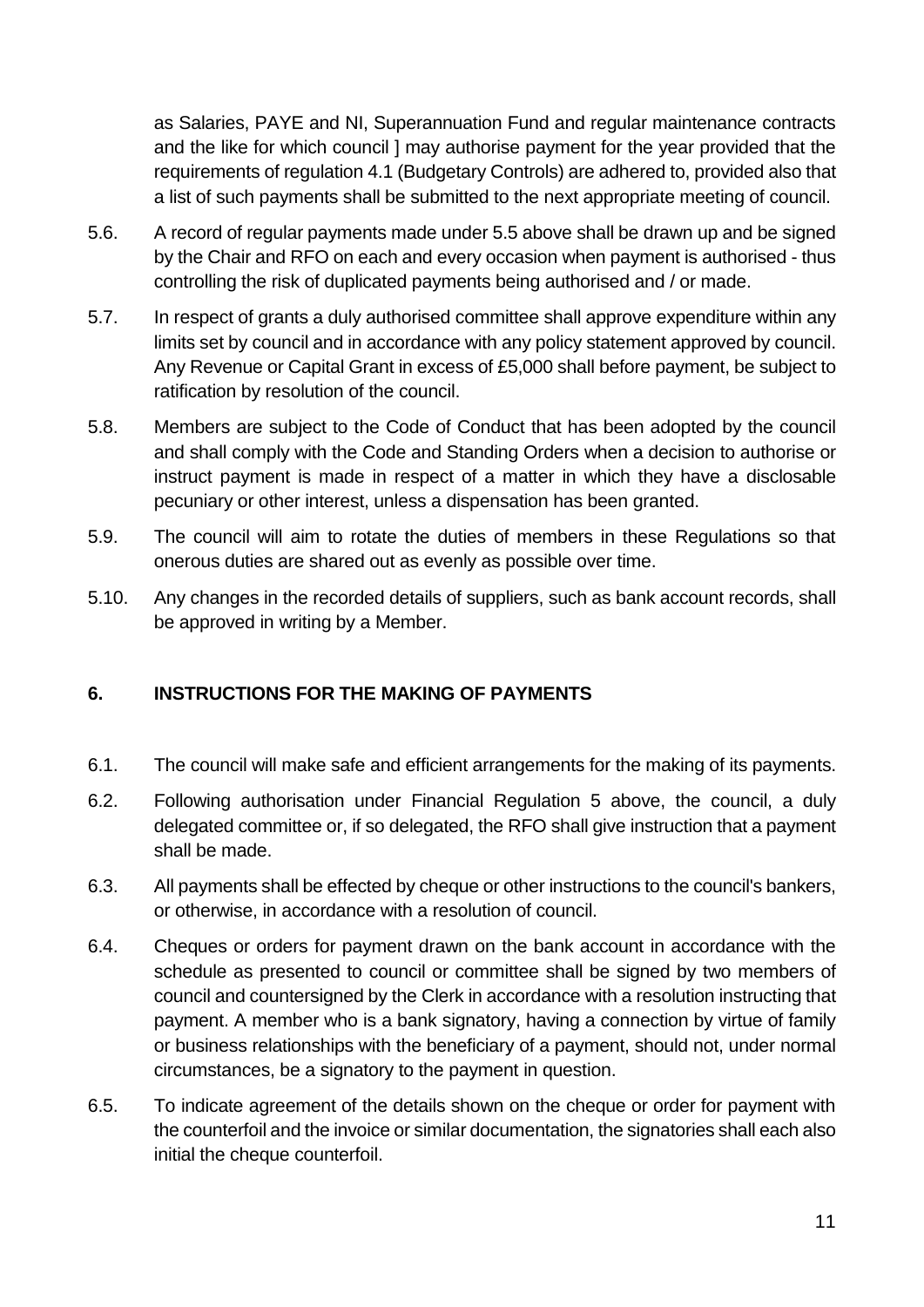- 6.6. Cheques or orders for payment shall not normally be presented for signature other than at a council. Any signatures obtained away from such meetings shall be reported to the council at the next convenient meeting.
- 6.7. If thought appropriate by the council, payment for utility supplies (energy, telephone and water) and any National Non-Domestic Rates may be made by variable direct debit provided that the instructions are signed by one member and the RFO and any payments are reported to council as made. The approval of the use of a variable direct debit shall be renewed by resolution of the council at least every two years.
- 6.8. If thought appropriate by the council, payment for certain items (principally salaries) may be made by banker's standing order provided that the instructions are signed, or otherwise evidenced by one member and the RFO are retained and any payments are reported to council as made. The approval of the use of a banker's standing order shall be renewed by resolution of the council at least every two years.
- 6.9. If thought appropriate by the council, payment for certain items may be made by BACS or CHAPS methods provided that the instructions for each payment are signed, or otherwise evidenced, by two authorised bank signatories, are retained and any payments are reported to council as made. The approval of the use of BACS or CHAPS shall be renewed by resolution of the council at least every two years.
- 6.10. If thought appropriate by the council payment for certain items may be made by internet banking transfer provided evidence is retained showing which members approved the payment.
- 6.11. Where a computer requires use of passwords, for access to the council's records on that computer, a note shall be made of the Passwords and shall be handed to and retained by the Chairman of Council in a sealed dated envelope. This envelope may not be opened other than in the presence of two other councillors. After the envelope has been opened, in any circumstances, the passwords shall be changed as soon as practicable. The fact that the sealed envelope has been opened, in whatever circumstances, shall be reported to all members immediately and formally to the next available meeting of the council. This will not be required for a member's personal computer used only for remote authorisation of bank payments.
- 6.12. No employee or councillor shall disclose any password, relevant to the working of the council or its bank accounts, to any person not authorised in writing by the council or a duly delegated committee.
- 6.13. Regular back-up copies of the records on any computer shall be made and shall be stored securely away from the computer in question, and preferably off site.
- 6.14. The council, and any members using computers for the council's financial business, shall ensure that anti-virus, anti-spyware and firewall software with automatic updates, together with a high level of security, is used.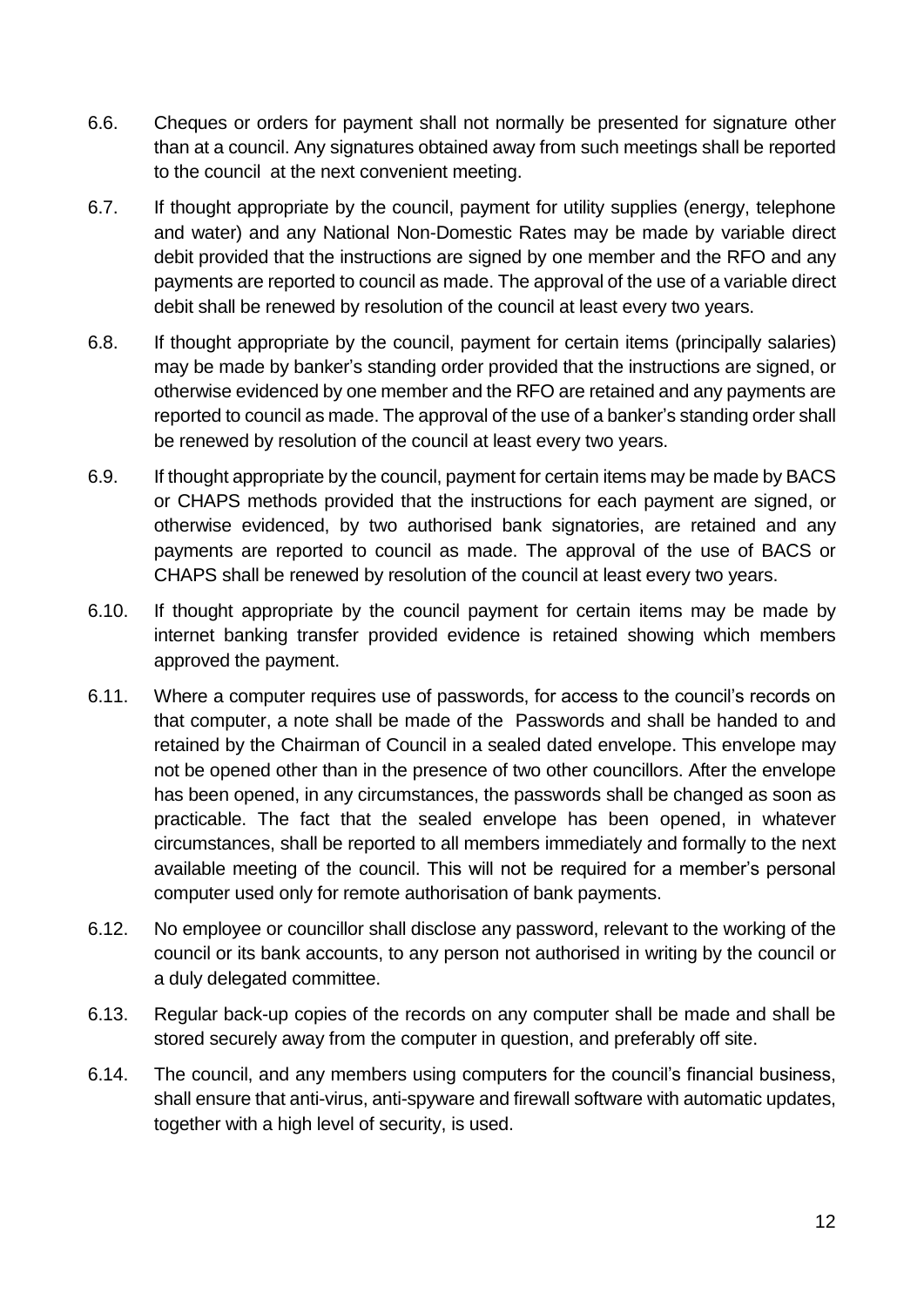- 6.15. Where internet banking arrangements are made with any bank, the RFO shall be appointed as the Service Administrator. The bank mandate approved by the council shall identify a number of councillors who will be authorised to approve transactions on those accounts. The bank mandate will state clearly the amounts of payments that can be instructed by the use of the Service Administrator alone, or by the Service Administrator with a stated number of approvals.
- 6.16. Access to any internet banking accounts will be directly to the access page, and not through a search engine or e-mail link. Remembered or saved passwords facilities must not be used on any computer used for council banking work. Breach of this Regulation will be treated as a very serious matter under these regulations.
- 6.17. Changes to account details for suppliers, which are used for internet banking may only be changed on written hard copy notification by the supplier and supported by hard copy authority for change signed by two the RFO and a member. A programme of regular checks of standing data with suppliers will be followed.
- 6.18. Any Debit Card issued for use will be specifically restricted to the RFO and will also be restricted to a single transaction maximum value of £500 unless authorised by council in writing before any order is placed.
- 6.19. A pre-paid debit card may be issued to employees with varying limits. These limits will be set by the council. Transactions and purchases made will be reported to the council and authority for topping-up shall be at the discretion of the council.
- 6.20. Any corporate credit card or trade card account opened by the council will be specifically restricted to use by members of staff authorised by the RFO and shall be subject to automatic payment in full at each month-end..
- 6.21. The council will not maintain any form of cash float. All cash received must be banked intact. Any payments made by the RFO (for example for postage or minor stationery items) shall be refunded on a regular basis, at least quarterly.

#### <span id="page-12-0"></span>**7. PAYMENT OF SALARIES**

- 7.1. As an employer, the council shall make arrangements to meet fully the statutory requirements placed on all employers by PAYE and National Insurance legislation. The payment of all salaries shall be made in accordance with payroll records and the rules of PAYE and National Insurance currently operating, and salary rates shall be as agreed by council, or duly delegated committee.
- 7.2. Payment of salaries and payment of deductions from salary such as may be required to be made for tax, national insurance and pension contributions, or similar statutory or discretionary deductions must be made in accordance with the payroll records and on the appropriate dates stipulated in employment contracts, provided that each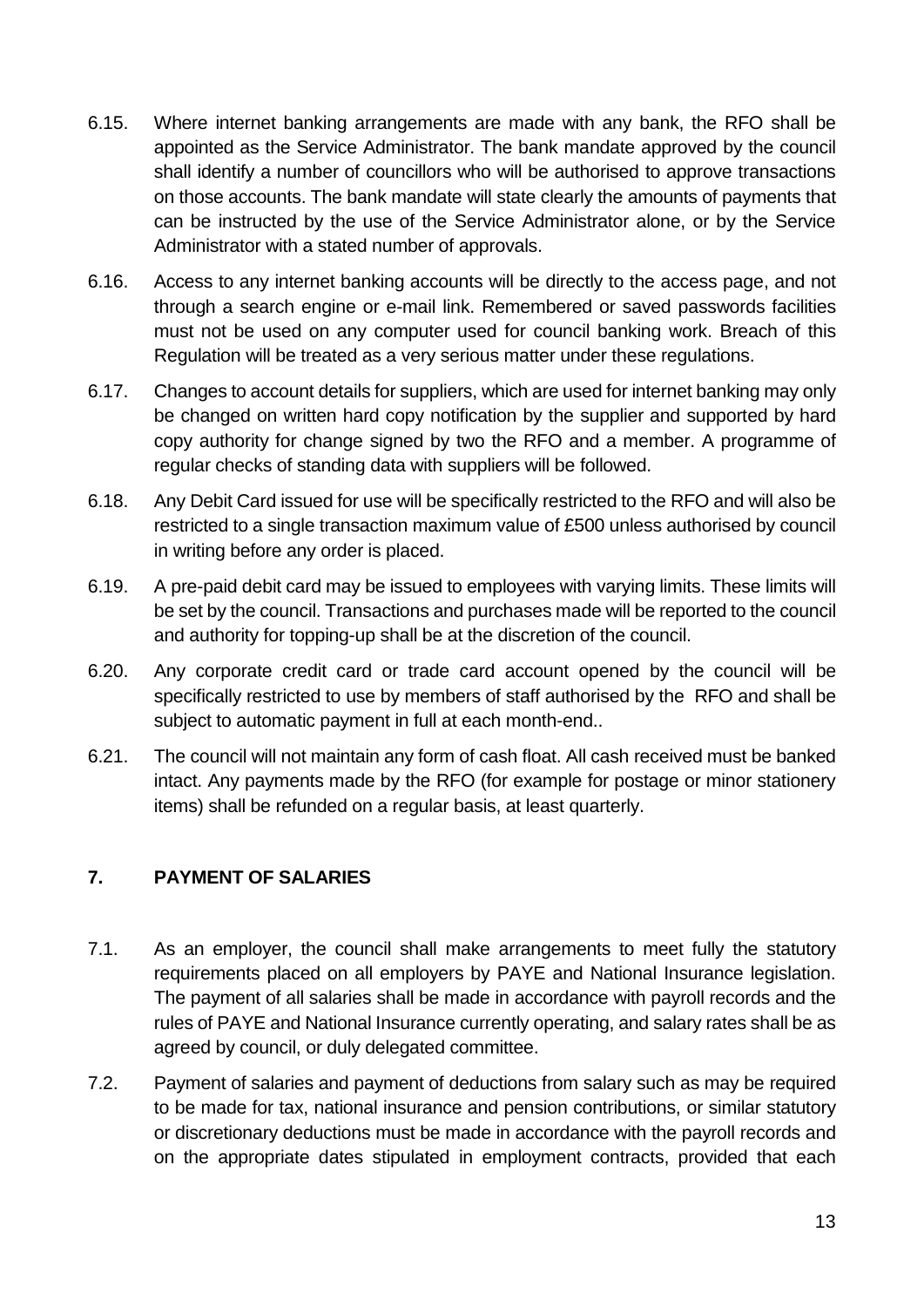payment is reported to the next available council meeting, as set out in these regulations above.

- 7.3. No changes shall be made to any employee's pay, emoluments, or terms and conditions of employment without the prior consent of the council.
- 7.4. Each and every payment to employees of net salary and to the appropriate creditor of the statutory and discretionary deductions shall be recorded in a separate confidential record. This confidential record is not open to inspection or review (under the Freedom of Information Act 2000 or otherwise) other than:
	- a) by any councillor who can demonstrate a need to know;
	- b) by the internal auditor;
	- c) by the external auditor; or
	- d) by any person authorised under Audit Commission Act 1998, or any superseding legislation.
- 7.5. The total of such payments in each calendar month shall be reported with all other payments as made as may be required under these Financial Regulations, to ensure that only payments due for the period have actually been paid.
- 7.6. An effective system of personal performance management should be maintained for the senior officers.
- 7.7. Any termination payments shall be supported by a clear business case and reported to the council. Termination payments shall only be authorised by council.
- 7.8. Before employing interim staff the council must consider a full business case.

#### <span id="page-13-0"></span>**8. LOANS AND INVESTMENTS**

- 8.1. All borrowings shall be effected in the name of the council, after obtaining any necessary borrowing approval. Any application for borrowing approval shall be approved by Council as to terms and purpose. The application for borrowing approval, and subsequent arrangements for the loan shall only be approved by full council.
- 8.2. Any financial arrangement which does not require formal borrowing approval from the Secretary of State/Welsh Assembly Government (such as Hire Purchase or Leasing of tangible assets) shall be subject to approval by the full council. In each case a report in writing shall be provided to council in respect of value for money for the proposed transaction.
- 8.3. The council will arrange with the council's banks and investment providers for the sending of a copy of each statement of account to the Chairman of the council at the same time as one is issued to the RFO.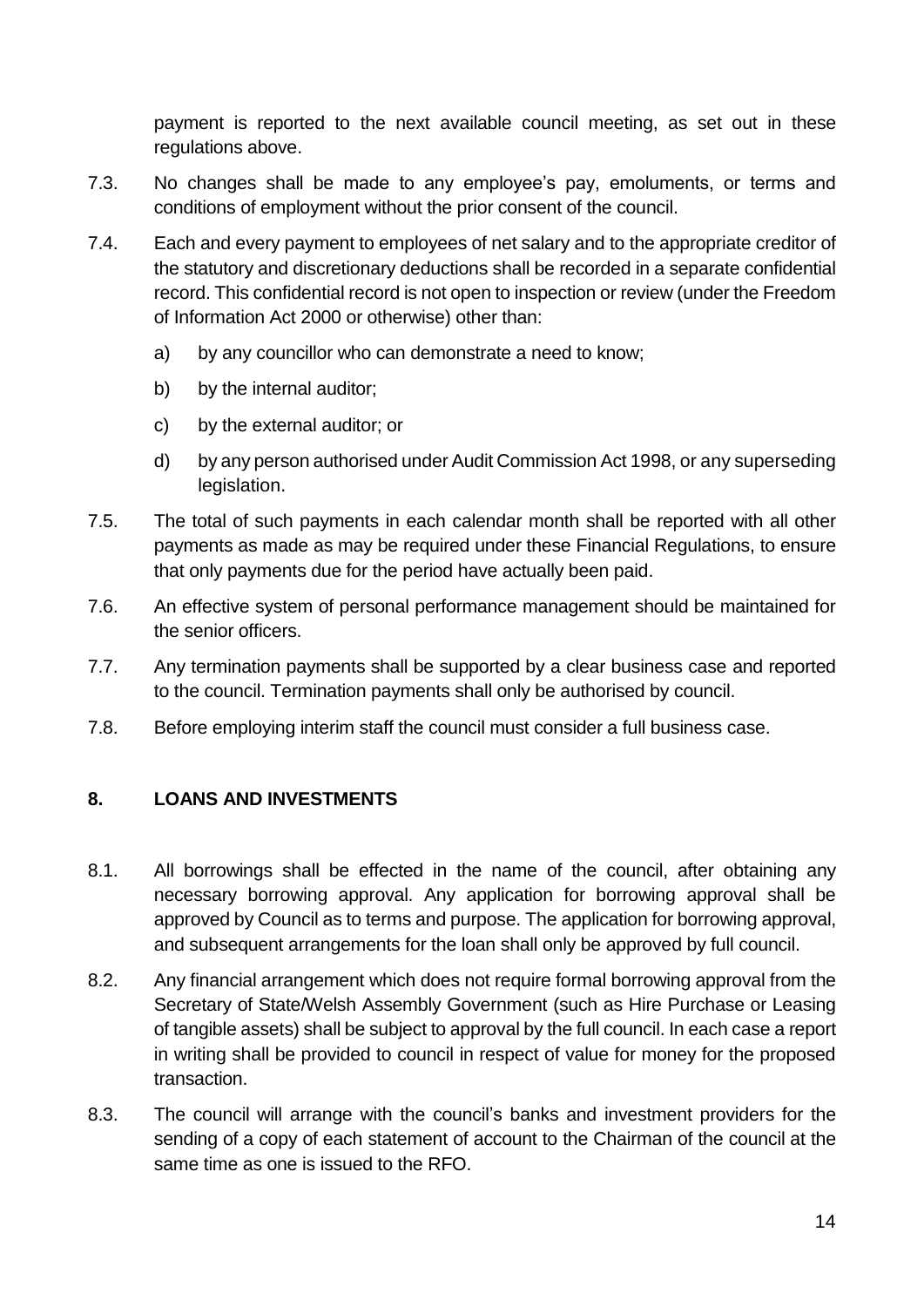- 8.4. All loans and investments shall be negotiated in the name of the council and shall be for a set period in accordance with council policy.
- 8.5. The council shall consider the need for an Investment Strategy and Policy which, if drawn up, shall be in accordance with relevant regulations, proper practices and guidance. Any Strategy and Policy shall be reviewed by the council at least annually.
- 8.6. All investments of money under the control of the council shall be in the name of the council.
- 8.7. All investment certificates and other documents relating thereto shall be retained in the custody of the RFO.
- 8.8. Payments in respect of short term or long term investments, including transfers between bank accounts held in the same bank, or branch, shall be made in accordance with Regulation 5 (Authorisation of payments) and Regulation 6 (Instructions for payments).

#### <span id="page-14-0"></span>**9. INCOME**

- 9.1. The collection of all sums due to the council shall be the responsibility of and under the supervision of the RFO.
- 9.2. Particulars of all charges to be made for work done, services rendered or goods supplied shall be agreed annually by the council, notified to the RFO and the RFO shall be responsible for the collection of all accounts due to the council.
- 9.3. The council will review all fees and charges at least annually, following a report of the Clerk.
- 9.4. Any sums found to be irrecoverable and any bad debts shall be reported to the council and shall be written off in the year.
- 9.5. All sums received on behalf of the council shall be banked intact as directed by the RFO. In all cases, all receipts shall be deposited with the council's bankers with such frequency as the RFO considers necessary.
- 9.6. The origin of each receipt shall be entered on the paying-in slip.
- 9.7. Personal cheques shall not be cashed out of money held on behalf of the council.
- 9.8. The RFO shall promptly complete any VAT Return that is required. Any repayment claim due in accordance with VAT Act 1994 section 33 shall be made at least annually coinciding with the financial year end.
- 9.9. Where any significant sums of cash are regularly received by the council, the RFO shall take such steps as are agreed by the council to ensure that more than one person is present when the cash is counted in the first instance, that there is a reconciliation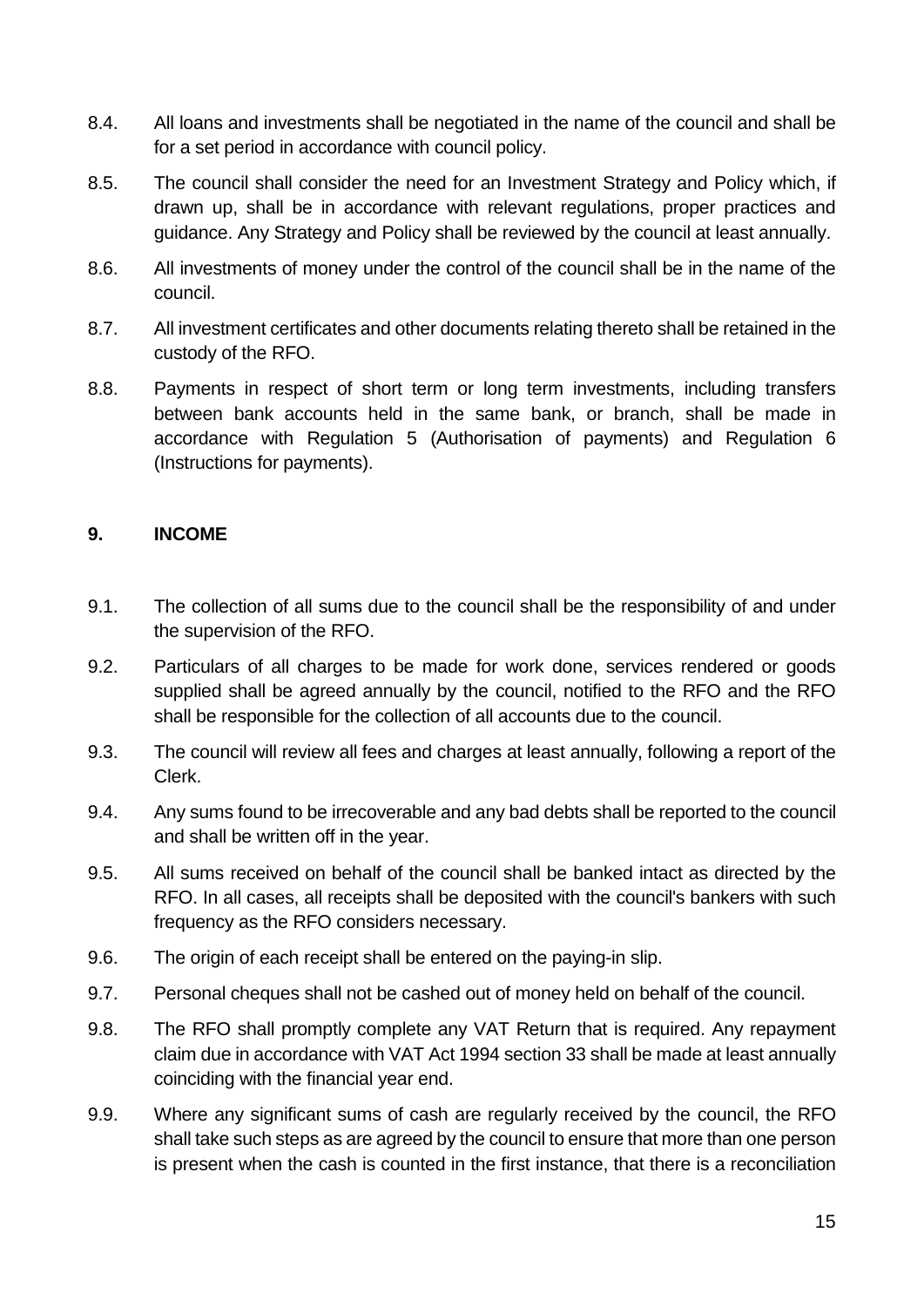to some form of control such as ticket issues, and that appropriate care is taken in the security and safety of individuals banking such cash.

9.10. Any income arising which is the property of a charitable trust shall be paid into a charitable bank account. Instructions for the payment of funds due from the charitable trust to the council (to meet expenditure already incurred by the authority) will be given by the Managing Trustees of the charity meeting separately from any council meeting (see also Regulation 16 below).

#### <span id="page-15-0"></span>**10. ORDERS FOR WORK, GOODS AND SERVICES**

- 10.1. An official order or letter shall be issued for all work, goods and services unless a formal contract is to be prepared or an official order would be inappropriate. Copies of orders shall be retained.
- 10.2. Order books shall be controlled by the RFO.
- 10.3. All members and officers are responsible for obtaining value for money at all times. An officer issuing an official order shall ensure as far as reasonable and practicable that the best available terms are obtained in respect of each transaction, usually by obtaining three or more quotations or estimates from appropriate suppliers, subject to any *de minimis* provisions in Regulation 11.1 below.
- 10.4. A member may not issue an official order or make any contract on behalf of the council.
- 10.5. The RFO shall verify the lawful nature of any proposed purchase before the issue of any order, and in the case of new or infrequent purchases or payments, the RFO shall ensure that the statutory authority shall be reported to the meeting at which the order is approved so that the minutes can record the power being used.

#### <span id="page-15-1"></span>**11. CONTRACTS**

- 11.1. Procedures as to contracts are laid down as follows:
	- a. Every contract shall comply with these financial regulations, and no exceptions shall be made otherwise than in an emergency provided that this regulation need not apply to contracts which relate to items (i) to (vi) below:
		- i. for the supply of gas, electricity, water, sewerage and telephone services;
		- ii. for specialist services such as are provided by solicitors, accountants, surveyors and planning consultants;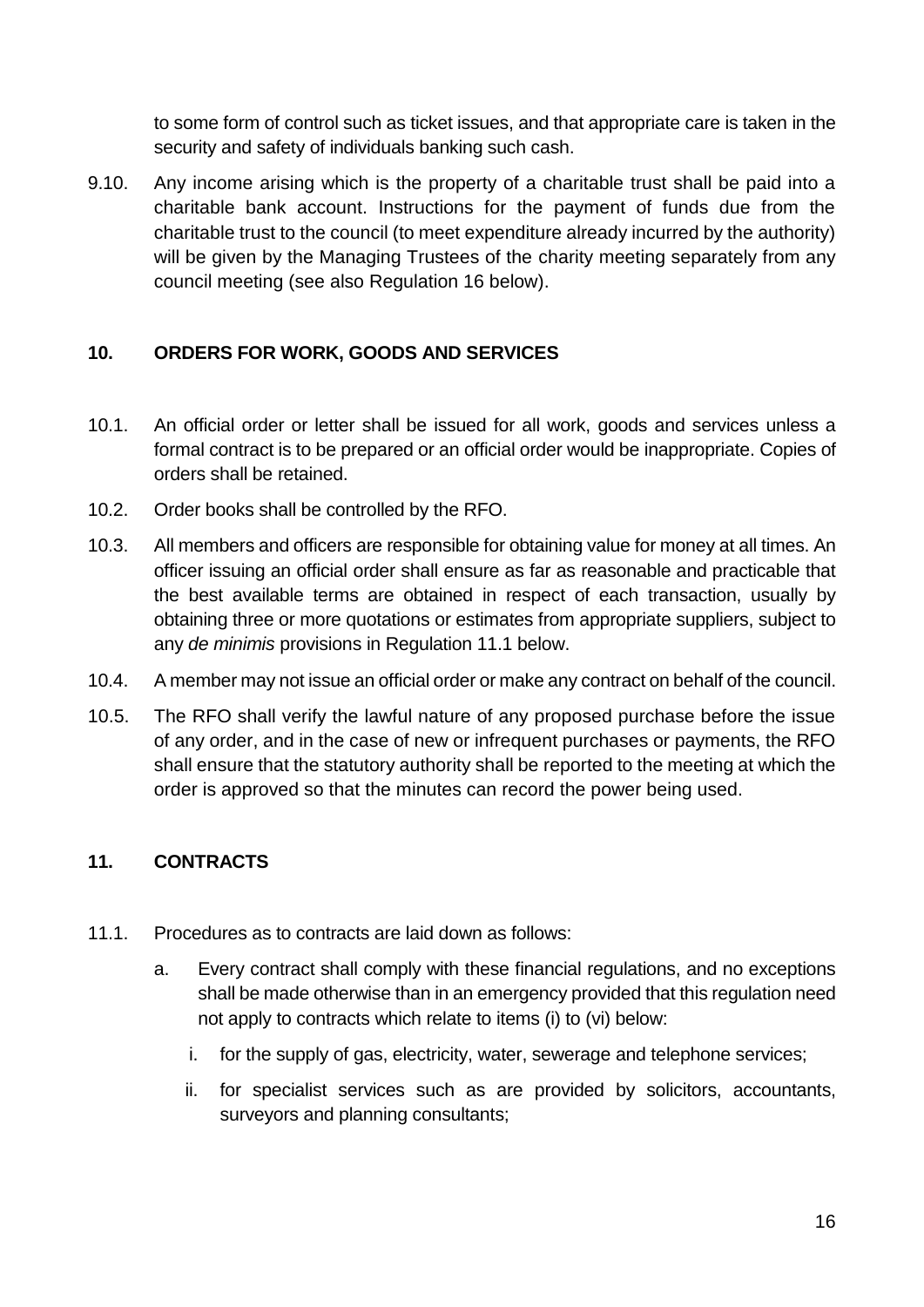- iii. for work to be executed or goods or materials to be supplied which consist of repairs to or parts for existing machinery or equipment or plant;
- iv. for work to be executed or goods or materials to be supplied which constitute an extension of an existing contract by the council;
- v. for additional audit work of the external auditor up to an estimated value of £500 (in excess of this sum the RFO shall act after consultation with the Chairman and Vice Chairman of council); and
- vi. for goods or materials proposed to be purchased which are proprietary articles and / or are only sold at a fixed price.
- b. Where the council intends to procure or award a public supply contract, public service contract or public works contract as defined by The Public Contracts Regulations 2015 ("the Regulations") which is valued at £25,000 or more, the council shall comply with the relevant requirements of the Regulations<sup>2</sup>.
- c. The full requirements of The Regulations, as applicable, shall be followed in respect of the tendering and award of a public supply contract, public service contract or public works contractwhich exceed thresholds in The Regulations set by the Public Contracts Directive 2014/24/EU (which may change from time to  $time)^3$ .
- d. When applications are made to waive financial regulations relating to contracts to enable a price to be negotiated without competition the reason shall be embodied in a recommendation to the council.
- e. Such invitation to tender shall state the general nature of the intended contract and the Clerk shall obtain the necessary technical assistance to prepare a specification in appropriate cases. The invitation shall in addition state that tenders must be addressed to the Clerk in the ordinary course of post. Each tendering firm shall be supplied with a specifically marked envelope in which the tender is to be sealed and remain sealed until the prescribed date for opening tenders for that contract.
- f. All sealed tenders shall be opened at the same time on the prescribed date by the Clerk in the presence of at least one member of council.
- g. Any invitation to tender issued under this regulation shall be subject to Standing Orders, and shall refer to the terms of the Bribery Act 2010.
- h. When it is to enter into a contract of less than £25,000 in value for the supply of goods or materials or for the execution of works or specialist services other than

1

<sup>&</sup>lt;sup>2</sup> The Regulations require councils to use the Contracts Finder website to advertise contract opportunities, set out the procedures to be followed in awarding new contracts and to publicise the award of new contracts

<sup>&</sup>lt;sup>3</sup> Thresholds currently applicable are: a. For public supply and public service contracts 209,000 Euros (£164,176)

b. For public works contracts 5,225,000 Euros (£4,104,394)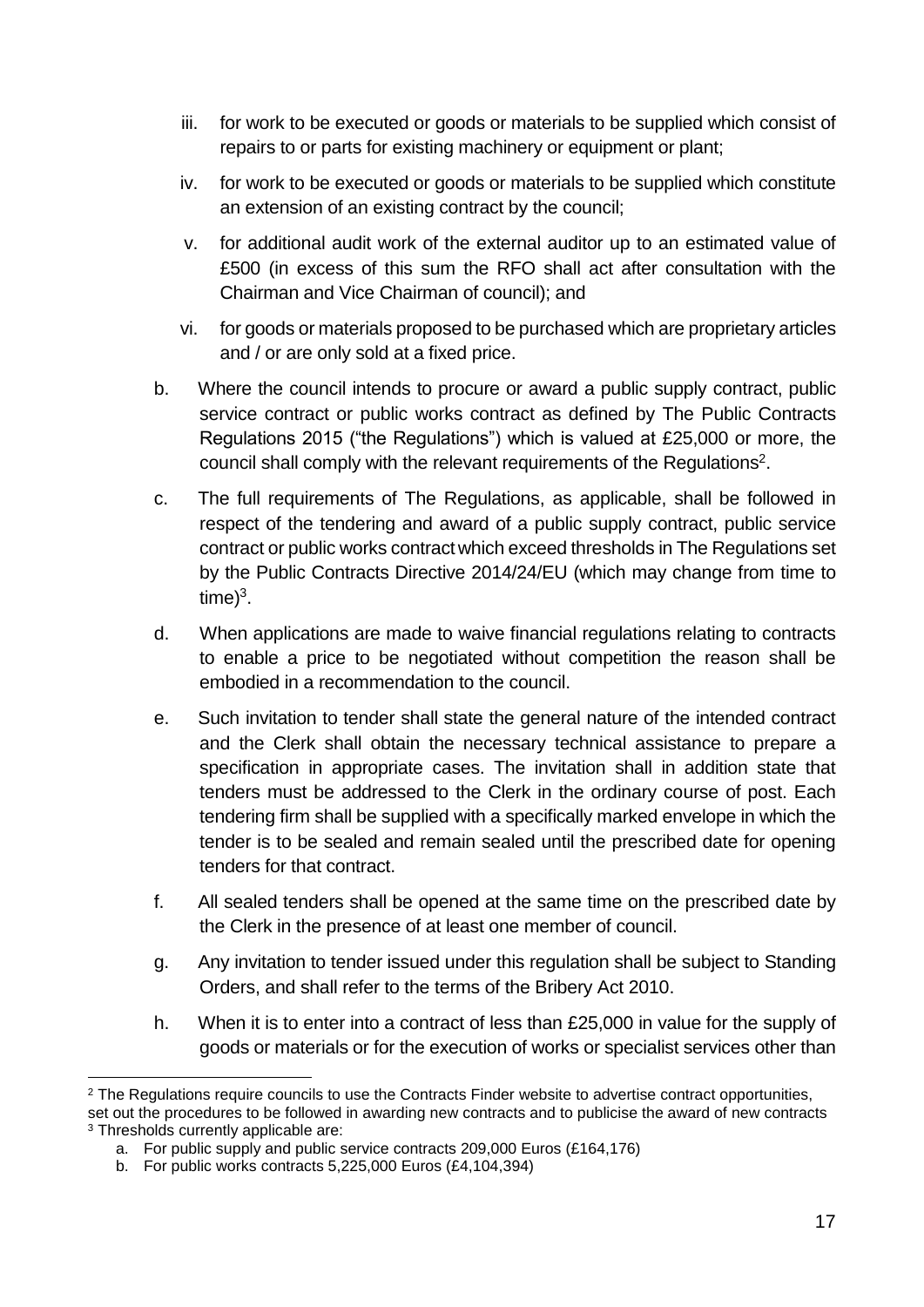such goods, materials, works or specialist services as are excepted as set out in paragraph (a) the RFO shall obtain 3 quotations (priced descriptions of the proposed supply); where the value is below £3,000 and above £100 the RFO shall strive to obtain 3 estimates. Otherwise, Regulation 10.3 above shall apply.

- i. The council shall not be obliged to accept the lowest or any tender, quote or estimate.
- j. Should it occur that the council, or duly delegated committee, does not accept any tender, quote or estimate, the work is not allocated and the council requires further pricing, provided that the specification does not change, no person shall be permitted to submit a later tender, estimate or quote who was present when the original decision making process was being undertaken.

#### <span id="page-17-0"></span>**12. PAYMENTS UNDER CONTRACTS FOR BUILDING OR OTHER CONSTRUCTION WORKS (PUBLIC WORKS CONTRACTS)**

- 12.1. Payments on account of the contract sum shall be made within the time specified in the contract by the RFO upon authorised certificates of the architect or other consultants engaged to supervise the contract (subject to any percentage withholding as may be agreed in the particular contract).
- 12.2. Where contracts provide for payment by instalments the RFO shall maintain a record of all such payments. In any case where it is estimated that the total cost of work carried out under a contract, excluding agreed variations, will exceed the contract sum of 5% or more a report shall be submitted to the council.
- 12.3. Any variation to a contract or addition to or omission from a contract must be approved by the council and Clerk to the contractor in writing, the council being informed where the final cost is likely to exceed the financial provision.

#### <span id="page-17-1"></span>**13. STORES AND EQUIPMENT**

- 13.1. The officer in charge of each section shall be responsible for the care and custody of stores and equipment in that section.
- 13.2. Delivery notes shall be obtained in respect of all goods received into store or otherwise delivered and goods must be checked as to order and quality at the time delivery is made.
- 13.3. Stocks shall be kept at the minimum levels consistent with operational requirements.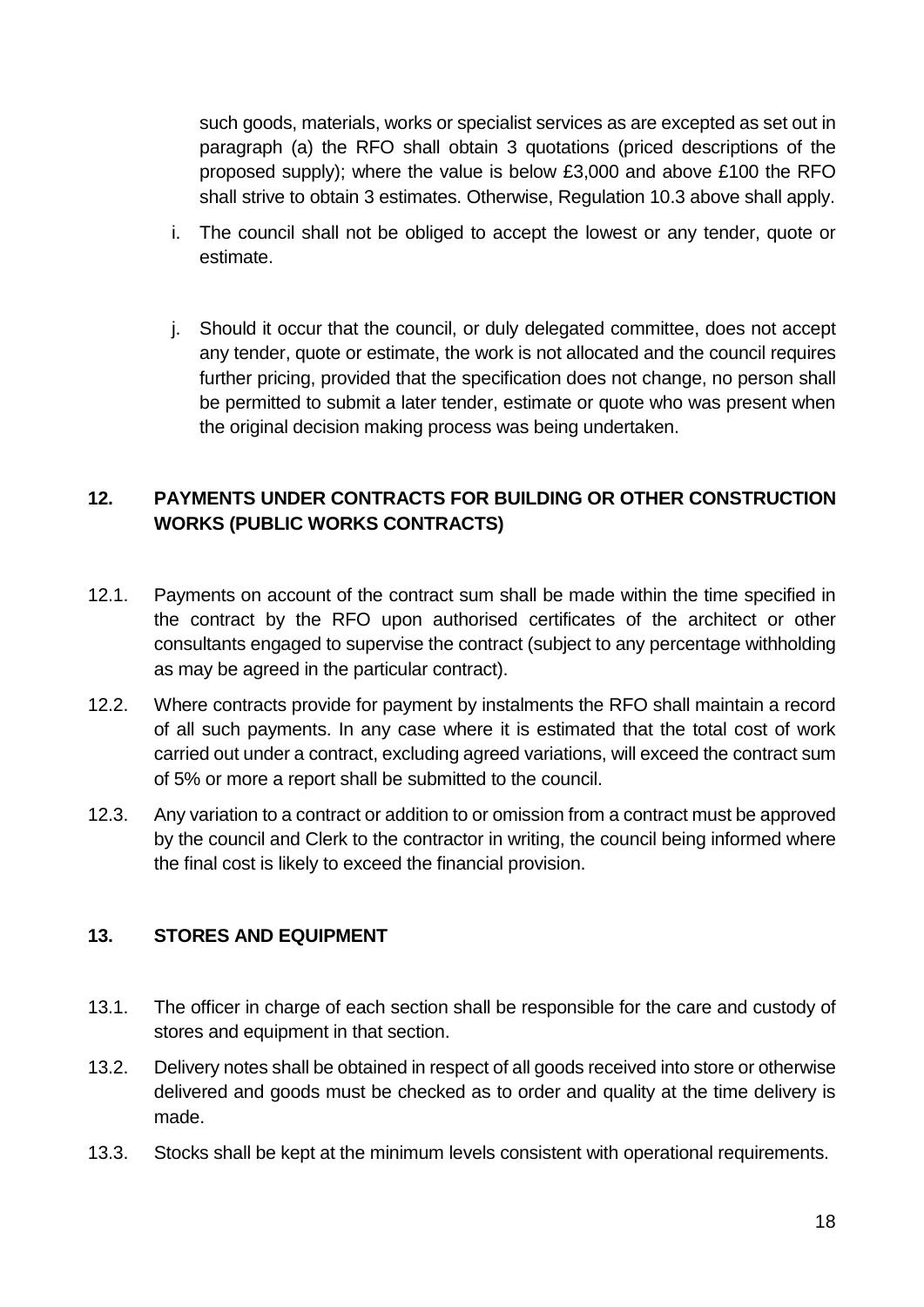13.4. The RFO shall be responsible for periodic checks of stocks and stores at least annually.

#### <span id="page-18-0"></span>**14. ASSETS, PROPERTIES AND ESTATES**

- 14.1. The Clerk shall make appropriate arrangements for the custody of all title deeds and Land Registry Certificates of properties held by the council. The RFO shall ensure a record is maintained of all properties held by the council, recording the location, extent, plan, reference, purchase details, nature of the interest, tenancies granted, rents payable and purpose for which held in accordance with Accounts and Audit Regulations.
- 14.2. No tangible moveable property shall be purchased or otherwise acquired, sold, leased or otherwise disposed of, without the authority of the council, together with any other consents required by law, save where the estimated value of any one item of tangible movable property does not exceed £250.
- 14.3. No real property (interests in land) shall be sold, leased or otherwise disposed of without the authority of the council, together with any other consents required by law. In each case a report in writing shall be provided to council in respect of valuation and surveyed condition of the property (including matters such as planning permissions and covenants) together with a proper business case (including an adequate level of consultation with the electorate).
- 14.4. No real property (interests in land) shall be purchased or acquired without the authority of the full council. In each case a report in writing shall be provided to council in respect of valuation and surveyed condition of the property (including matters such as planning permissions and covenants) together with a proper business case (including an adequate level of consultation with the electorate).
- 14.5. Subject only to the limit set in Regulation 14.2 above, no tangible moveable property shall be purchased or acquired without the authority of the full council. In each case a report in writing shall be provided to council with a full business case.
- 14.6. The RFO shall ensure that an appropriate and accurate Register of Assets and Investments is kept up to date. The continued existence of tangible assets shown in the Register shall be verified at least annually, possibly in conjunction with a health and safety inspection of assets.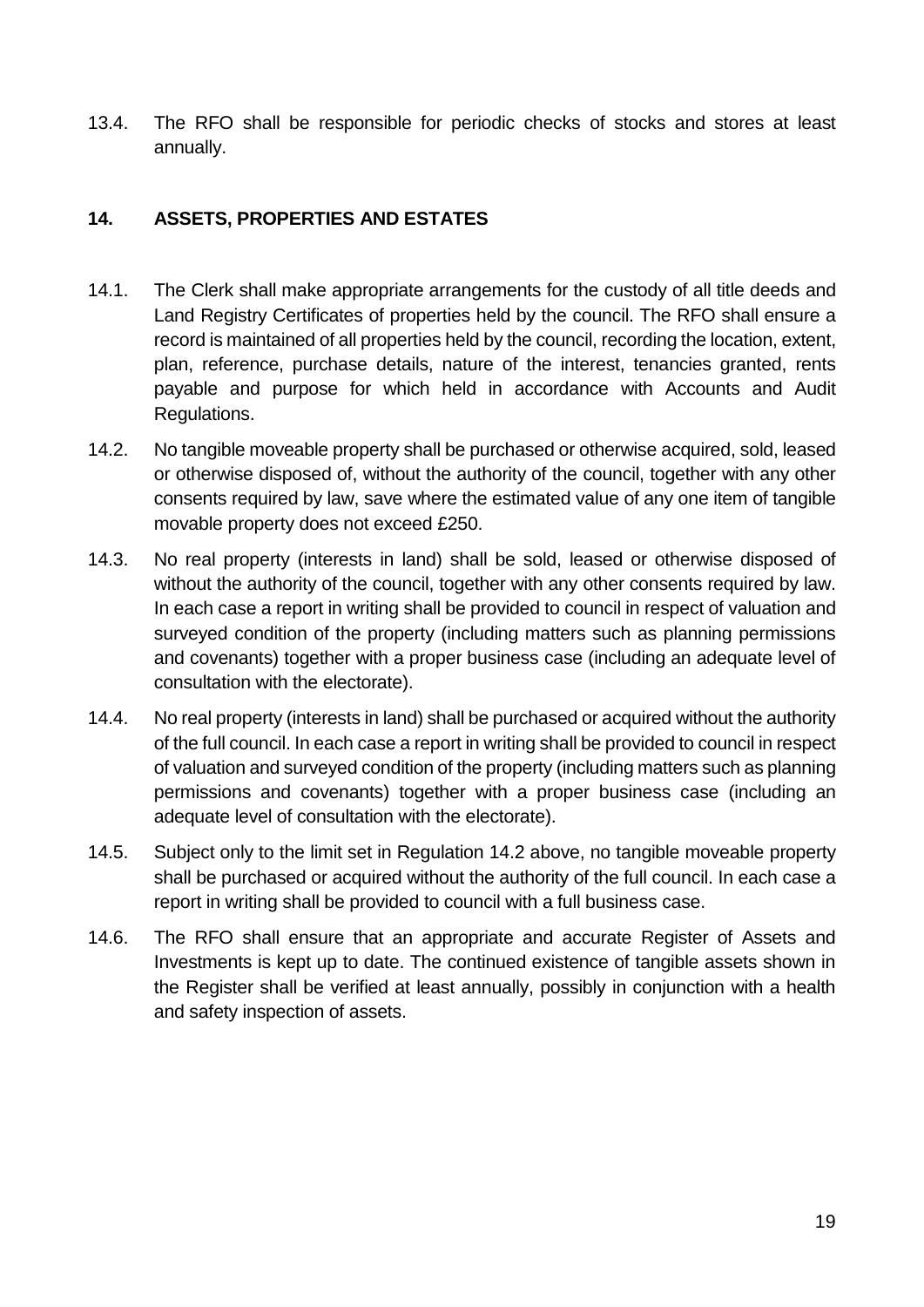#### <span id="page-19-0"></span>**15. INSURANCE**

- 15.1. Following the annual risk assessment (per Regulation 17), the RFO shall effect all insurances and negotiate all claims on the council's insurers in consultation with the Clerk.
- 15.2. The RFO shall keep a record of all insurances effected by the council and the property and risks covered thereby and annually review it.
- 15.3. The RFO shall be notified of any loss liability or damage or of any event likely to lead to a claim, and shall report these to council at the next available meeting.
- 15.4. All appropriate members and employees of the council shall be included in a suitable form of security or fidelity guarantee insurance which shall cover the maximum risk exposure as determined by the council, or duly delegated committee.

#### <span id="page-19-1"></span>**16. CHARITIES**

16.1. Where the council is sole managing trustee of a charitable body the Clerk and RFO shall ensure that separate accounts are kept of the funds held on charitable trusts and separate financial reports made in such form as shall be appropriate, in accordance with Charity Law and legislation, or as determined by the Charity Commission. The RFO shall arrange for any audit or independent examination as may be required by Charity Law or any Governing Document.

#### <span id="page-19-2"></span>**17. RISK MANAGEMENT**

- 17.1. The council is responsible for putting in place arrangements for the management of risk. The RFO shall prepare, for approval by the council, risk management policy statements in respect of all activities of the council. Risk policy statements and consequential risk management arrangements shall be reviewed by the council at least annually.
- 17.2. When considering any new activity, the RFO shall prepare a draft risk assessment including risk management proposals for consideration and adoption by the council.